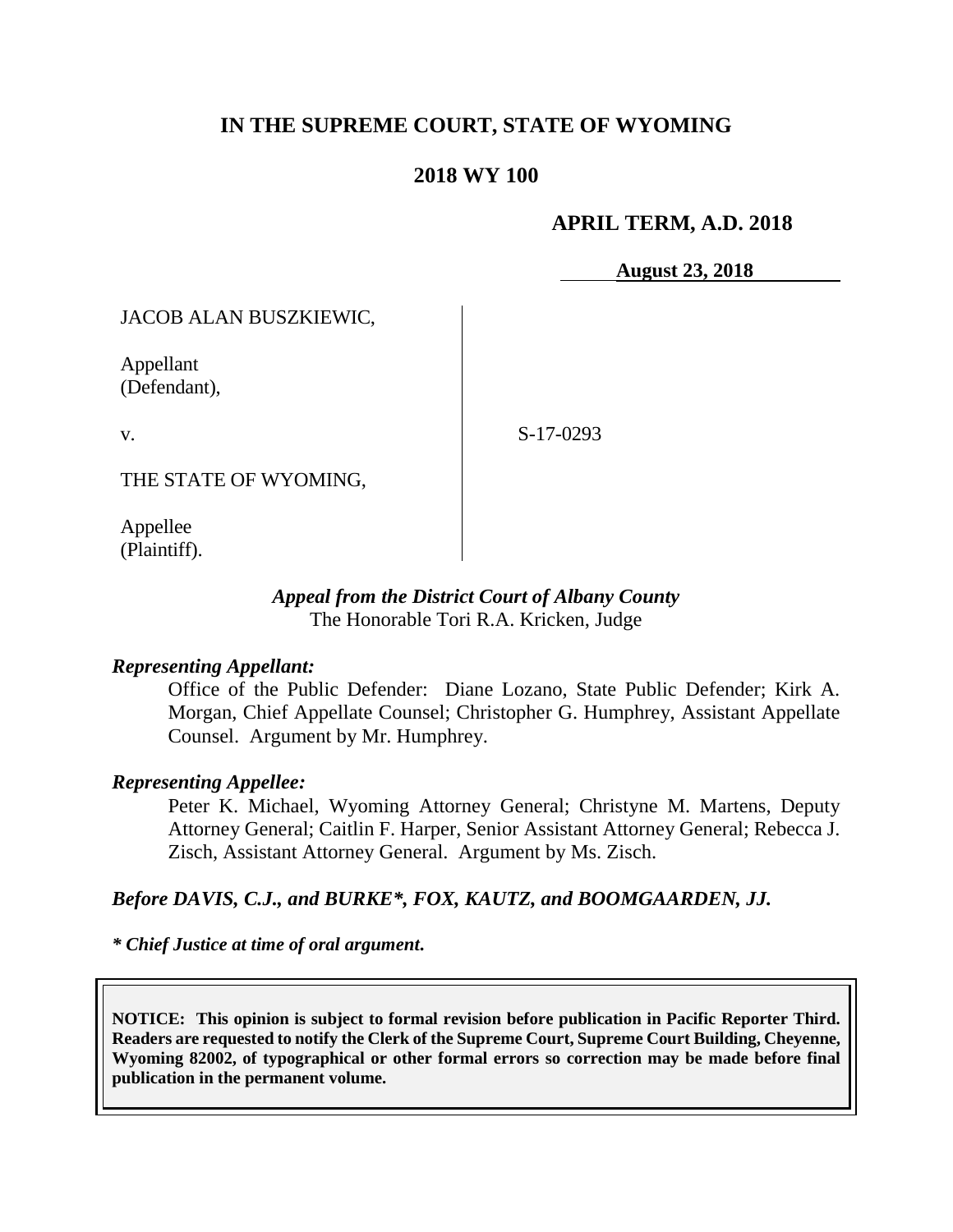## **KAUTZ, Justice.**

[¶1] A jury found Jacob Alan Buszkiewic guilty of two counts of strangulation of a household member. Mr. Buszkiewic asserts the prosecutor made several statements during closing argument that amounted to misconduct and deprived him of a fair trial.

[¶2] Finding no error, we affirm.

## **ISSUES**

- [¶3] Mr. Buszkiewic states the following issues on appeal:
	- I. Did the prosecutor's repeated use of the "golden rule" argument subvert the objectivity of the jury and materially prejudice Mr. Buszkiewic?
	- II. Did the prosecutor's repeated reference to the complaining witness as being the "victim," referring to the defense theory as "victim blaming," and referring to what the defendant didn't say to police, and didn't explain, result in cumulative error and materially prejudice Mr. Buszkiewic?

## **FACTS**

[¶4] Mr. Buszkiewic and Sarah Oakland were involved in an on-again-off-again romantic relationship. In April 2016, Ms. Oakland, who resided in Sheridan, Wyoming, spent a couple of weeks with Mr. Buszkiewic at his house in Laramie, Wyoming. On April 29, 2016, the couple visited several bars, with their final stop of the night being Bud's Bar in West Laramie. They stayed at the bar after it closed and played cards with the bartender until approximately 5:00 a.m. on April 30, 2016.

[¶5] When Mr. Buszkiewic and Ms. Oakland returned to Mr. Buszkiewic's house, he accused her of flirting with the bartender. He forced her into the bedroom where he placed her on the bed and slapped her several times. Mr. Buszkiewic then let her up, and she tried to reason with him. The same thing happened a few more times, with Mr. Buszkiewic taking Ms. Oakland into the bedroom, placing her on the bed, slapping her and then letting her up. During two of the slapping incidents, he also put his hands around her throat and squeezed, cutting off her airway and causing pressure in her eyes, nose and head.

[¶6] Ms. Oakland eventually ran out the front door and flagged down a neighbor who was pulling his car out of his driveway. She told the neighbor that someone was after her and she needed to get away. Mr. Buszkiewic left the house when Ms. Oakland did, so she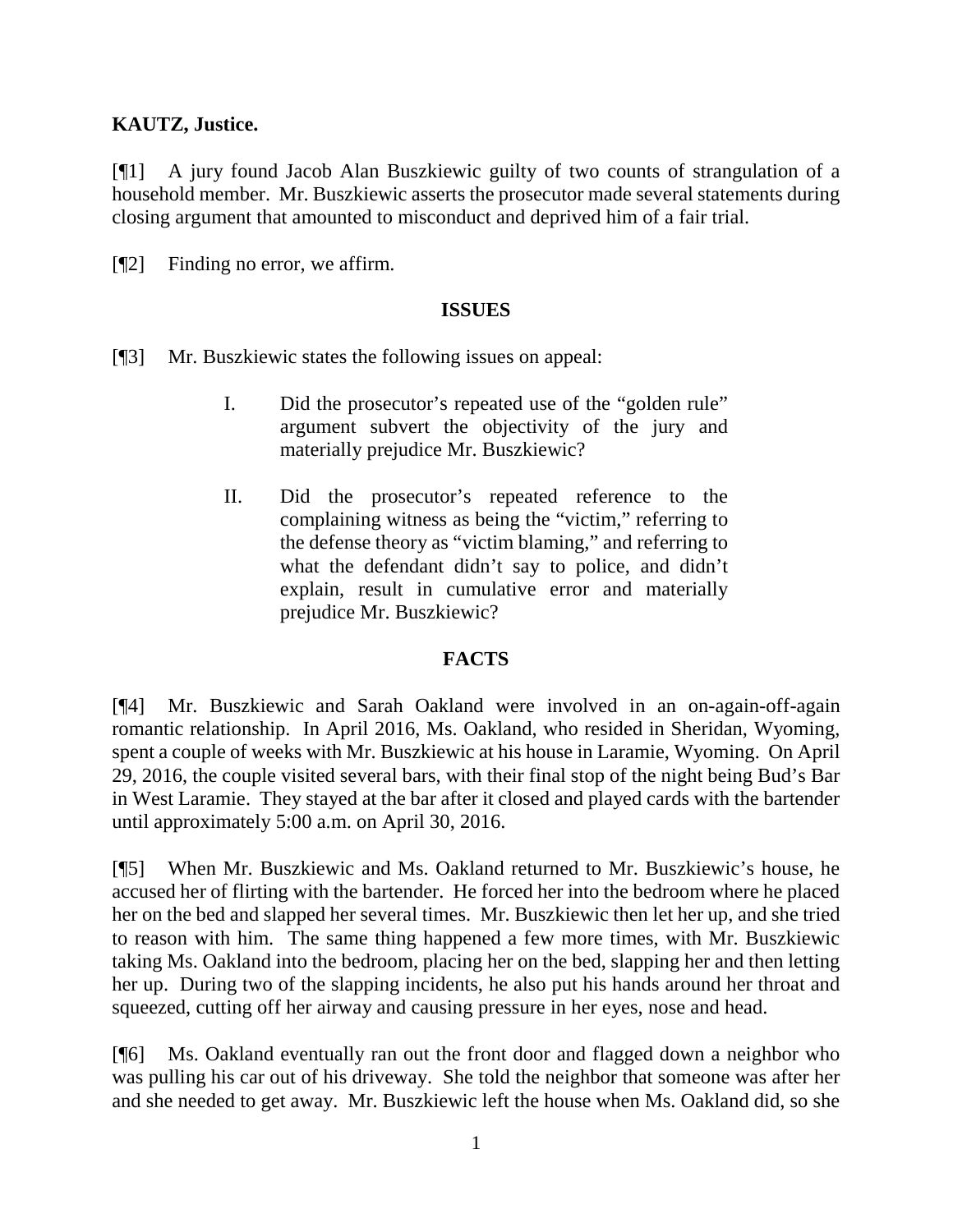asked the neighbor to take her back to the house to get her things. Mr. Buszkiewic returned to the house about the same time as Ms. Oakland. The neighbor initially parked in the driveway of Mr. Buszkiewic's house to wait for Ms. Oakland, but then decided it was not safe to remain there, so he drove away and called 911. In the meantime, Mr. Buszkiewic took Ms. Oakland to the bedroom one more time and slapped her. She was able to gather her belongings and leave after the last incident. Ms. Oakland stopped at a convenience store for gas, and the attendant noticed that she looked frightened and watchful as she pumped the gas.

[¶7] Laramie police officers responded to the 911 call. They asked Mr. Buszkiewic what happened, and he said that he and his girlfriend had an argument but denied it had turned physical. The officers learned that Ms. Oakland had contacts in Sheridan, so they asked the authorities there for assistance in locating her.

[¶8] Ms. Oakland drove to Sheridan and went to an urgent care facility. A physician's assistant took her history and examined her. Ms. Oakland had injuries to her face, eardrum and head, and bruising on her arms. Her voice was hoarse and she had petechiae in one eye, which the physician assistant found consistent with Ms. Oakland's report that she had been strangled. The medical staff contacted law enforcement, and Sheridan police officers interviewed Ms. Oakland and took photographs of her injuries.

[¶9] The Sheridan authorities reported the results of their investigation to the Laramie police, and Mr. Buszkiewic was arrested. At the time of his arrest, Mr. Buszkiewic admitted that his altercation with Ms. Oakland had turned physical, but claimed she struck him first and he had merely retaliated. The Albany County prosecutor charged Mr. Buszkiewic with two counts of strangulation of a household member in violation of Wyo. Stat. Ann. § 6-2-509(a)(i) (LexisNexis 2017). The matter was tried to a jury, which found him guilty of both counts. After the district court sentenced Mr. Buszkiewic, he appealed to this Court.

## **STANDARD OF REVIEW**

[¶10] Mr. Buszkiewic claims the prosecutor committed several instances of misconduct during her closing argument to the jury. Because he did not properly object to the prosecutor's statements during trial, our appellate review is limited to a search for plain error. *Hamilton v. State,* 2017 WY 72, ¶ 7, 396 P.3d 1009, 1011 (Wyo. 2017) (citing *[Watts](http://www.westlaw.com/Link/Document/FullText?findType=Y&serNum=2038587232&pubNum=0004645&originatingDoc=I1ea0b220523d11e7bb97edaf3db64019&refType=RP&fi=co_pp_sp_4645_106&originationContext=document&vr=3.0&rs=cblt1.0&transitionType=DocumentItem&contextData=(sc.Search)#co_pp_sp_4645_106)  v. State*[, 2016 WY 40, ¶ 6, 370 P.3d 104, 106 \(Wyo. 2016\)\)](http://www.westlaw.com/Link/Document/FullText?findType=Y&serNum=2038587232&pubNum=0004645&originatingDoc=I1ea0b220523d11e7bb97edaf3db64019&refType=RP&fi=co_pp_sp_4645_106&originationContext=document&vr=3.0&rs=cblt1.0&transitionType=DocumentItem&contextData=(sc.Search)#co_pp_sp_4645_106). To establish the district court committed plain error, Mr. Buszkiewic must show: "1) the record is clear about the incident alleged as error; 2) the district court transgressed a clear and unequivocal rule of law; and 3) he was denied a substantial right resulting in material prejudice." *Sindelar v. State,* 2018 WY 29, ¶ 16, 416 P.3d 764, 768 (Wyo. 2018). *See also*, *[Johns v. State](http://www.westlaw.com/Link/Document/FullText?findType=Y&serNum=2043787091&pubNum=0004645&originatingDoc=I1da471904e9511e88a14e1fba2b51c53&refType=RP&fi=co_pp_sp_4645_1264&originationContext=document&vr=3.0&rs=cblt1.0&transitionType=DocumentItem&contextData=(sc.Search)#co_pp_sp_4645_1264)*, 2018 [WY 16, ¶ 12, 409 P.3d 1260, 1264 \(Wyo. 2018\).](http://www.westlaw.com/Link/Document/FullText?findType=Y&serNum=2043787091&pubNum=0004645&originatingDoc=I1da471904e9511e88a14e1fba2b51c53&refType=RP&fi=co_pp_sp_4645_1264&originationContext=document&vr=3.0&rs=cblt1.0&transitionType=DocumentItem&contextData=(sc.Search)#co_pp_sp_4645_1264)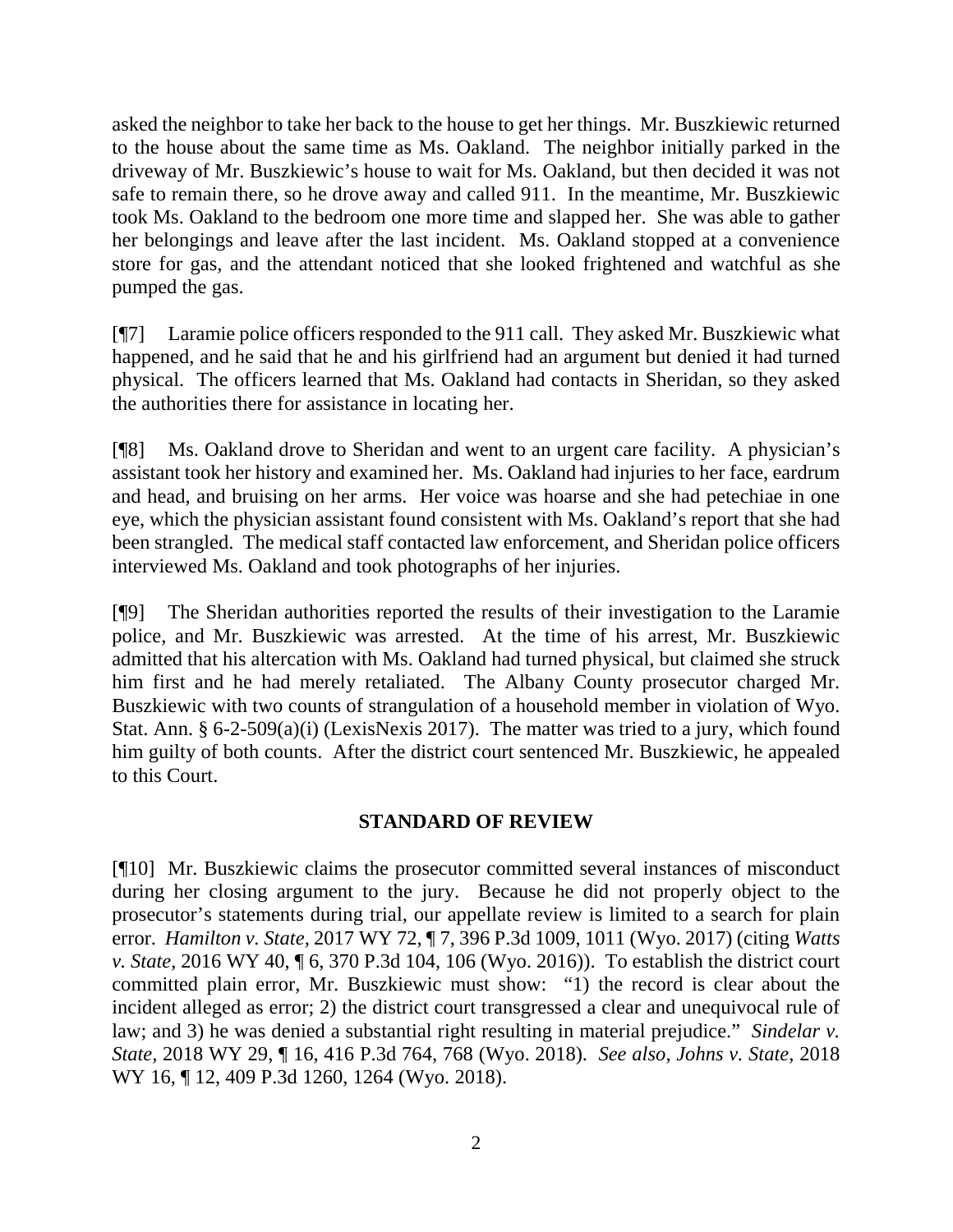[¶11] This Court generally hesitates to find plain error in closing argument because the trial court should not be placed in "'a position of having to *sua sponte* challenge remarks of counsel when there is otherwise no objection thereto.'" *Webb v. State,* 2017 WY 108, ¶ 28, 401 P.3d 914, 925 (Wyo. 2017) (quoting *Solis v. State*[, 2013 WY 152, ¶ 40, 315 P.3d](http://www.westlaw.com/Link/Document/FullText?findType=Y&serNum=2032273854&pubNum=0004645&originatingDoc=I1319c8f09a6911e7a9cdf8f74902bf96&refType=RP&fi=co_pp_sp_4645_632&originationContext=document&vr=3.0&rs=cblt1.0&transitionType=DocumentItem&contextData=(sc.Search)#co_pp_sp_4645_632)  [622, 632 \(Wyo. 2013\)\)](http://www.westlaw.com/Link/Document/FullText?findType=Y&serNum=2032273854&pubNum=0004645&originatingDoc=I1319c8f09a6911e7a9cdf8f74902bf96&refType=RP&fi=co_pp_sp_4645_632&originationContext=document&vr=3.0&rs=cblt1.0&transitionType=DocumentItem&contextData=(sc.Search)#co_pp_sp_4645_632). However, even though prosecutors are given wide latitude in arguing their cases, there are boundaries. *Carroll v. State*[, 2015 WY 87, ¶ 32, 352 P.3d](http://www.westlaw.com/Link/Document/FullText?findType=Y&serNum=2036475838&pubNum=0004645&originatingDoc=I1319c8f09a6911e7a9cdf8f74902bf96&refType=RP&fi=co_pp_sp_4645_259&originationContext=document&vr=3.0&rs=cblt1.0&transitionType=DocumentItem&contextData=(sc.Search)#co_pp_sp_4645_259)  [251, 259 \(Wyo. 2015\).](http://www.westlaw.com/Link/Document/FullText?findType=Y&serNum=2036475838&pubNum=0004645&originatingDoc=I1319c8f09a6911e7a9cdf8f74902bf96&refType=RP&fi=co_pp_sp_4645_259&originationContext=document&vr=3.0&rs=cblt1.0&transitionType=DocumentItem&contextData=(sc.Search)#co_pp_sp_4645_259) "When determining whether those boundaries have been crossed, we consider the entire argument, and not simply sentences and phrases that may be out of context." *Webb,* ¶ 28, 401 P.3d at 925.

#### **DISCUSSION**

#### *Golden Rule Argument*

[¶12] Mr. Buszkiewic claims the prosecutor made an improper "golden rule"[1](#page-3-0) argument, by asking the jurors to place themselves in Ms. Oakland's position, when she said:

> . . . Where we've gotten into and off on a – on a tangent, so to speak, is how many times she was slapped. Well, I would submit to you, in your common affairs, if you were being slapped and you were in that situation, would you remember how many times and counting [sic] how many times? You think you know. Because it's important when we come in to testify and talk to you, we've got to know how many times you got hit. You aren't going to remember in your ordinary affairs the details, especially if you've been up all night and you had

<span id="page-3-0"></span><sup>&</sup>lt;sup>1</sup> Mr. Buszkiewic also equates a golden rule argument with a "reptilian brain" argument. The two arguments are similar, but are not equivalent. Like the golden rule argument, the reptilian brain argument plays on the jurors' emotions, especially their response to fear. L. Sirico, Jr., *The Trial Lawyer and the Reptilian Brain: A Critique,* 65 Clev. St. L. Rev. 411, 412 (2017) explains the reptilian brain argument:

When humans feel threatened, the reptilian brain takes charge and controls human conduct. Therefore, if a lawyer can make a juror feel threatened, the lawyer appeals to the juror's primitive reptilian brain and virtually assures a victory. Thus, a lawyer's argument . . . intensif[ies] the juror's fear that his or her physical survival is at stake as well as that of the juror's family and community. If the lawyer uses this strategy successfully[,] . . . the jurors will punish [the] opponent by convicting him or her[.]

Obviously, an argument designed to appeal to the jury's fears is improper. *See, e.g.*, *Hopkinson v. State,*  632 P.2d 79, 147 (Wyo. 1981). However, Mr. Buszkiewic cites no authority explaining the reptilian brain argument. He provides no cogent or logical argument indicating how the prosecutor's argument improperly invoked the jurors' fears. Consequently, we will not further discuss this characterization of the prosecutor's argument. *See Blevins v. State,* 2017 WY 43, ¶ 22, 393 P.3d 1249, 1254 (Wyo. 2017) (refusing to consider argument not supported by cogent argument or pertinent authority).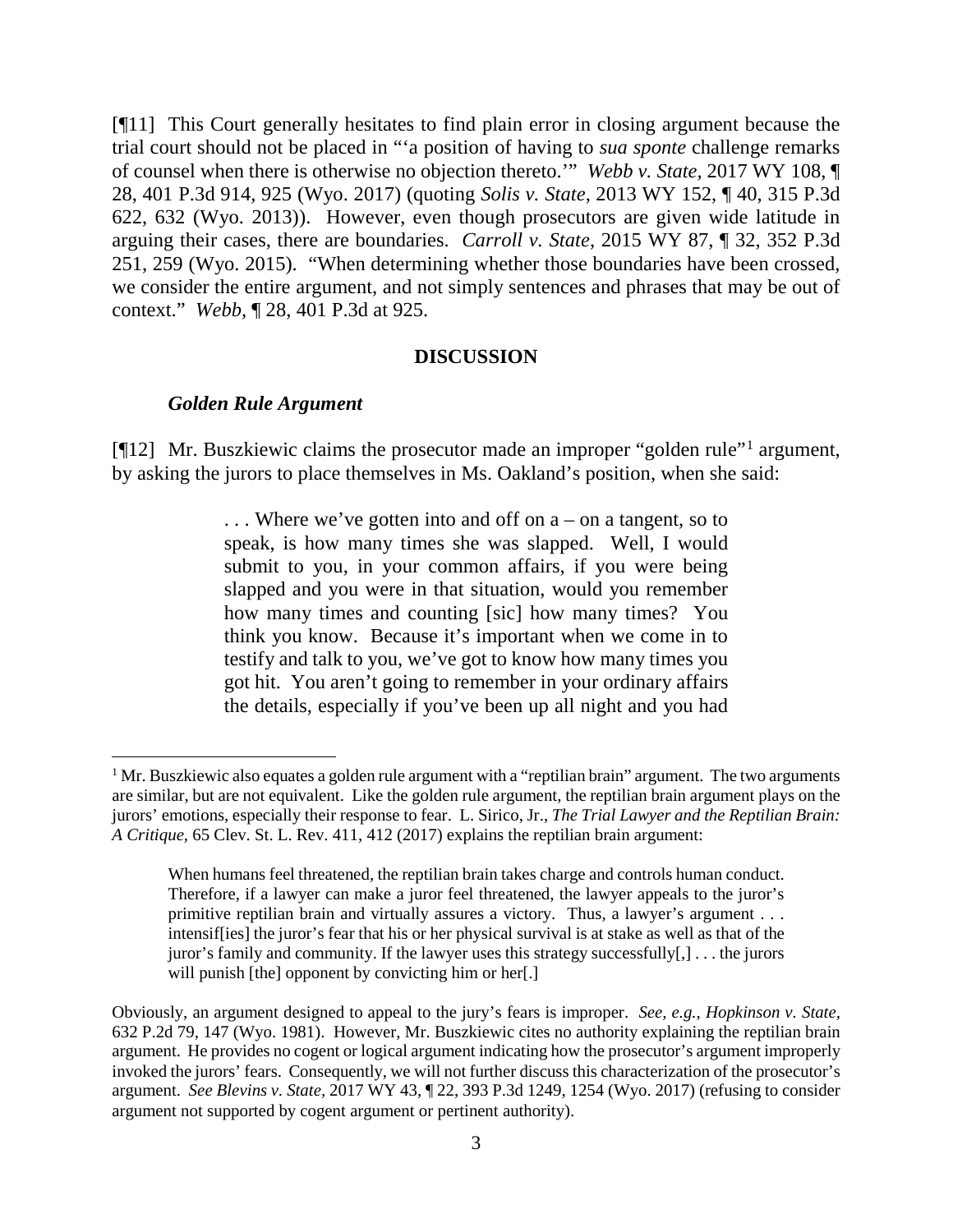been drinking and then you come in here and you want me to recount how many times it happened.

[ $[13]$ ] A golden rule<sup>[2](#page-4-0)</sup> argument is "'[a] jury argument in which a lawyer asks the jurors to reach a verdict by imagining themselves or someone they care about in the place of the injured plaintiff or crime victim.'" *Brown v. State,* 2014 WY 104, ¶ 18, n.5, 332 P.3d 1168, 1174, n.5 (Wyo. 2014) (quoting *Black's Law Dictionary* 713 (8th ed. 2004)). *See also,* 75A Am. Jur. *Trial* § 547 (2018). "Golden rule arguments are widely recognized as improper." *Brown,* ¶ 20, 332 P.3d at 1175 (internal quotation marks omitted). *See also, Law v. State,*  2004 WY 111, ¶¶ 31-37, 98 P.3d 181, 192-94 (Wyo. 2004) (prosecutor improperly questioned the jury panel in *voir dire* about how they would feel in the victim's place). A golden rule argument is "impermissible because it encourages the jurors to depart from neutrality and to decide the case on the basis of personal interest and bias rather than on the evidence." 75A Am. Jur. *Trial* § 547 (2018).

[¶14] However, an argument which asks the jurors to draw inferences from the evidence based on how a reasonable person would act if placed in the position of the victim is not an improper golden rule argument. Similarly, rhetorical questions which ask the jurors to use their common sense and life experiences to weigh the trial evidence do not violate the rule even though the prosecutor may ask the jury what they would do in similar circumstances. *See State v. Williams,* 162 A.3d 84, 94-95 (Conn. Ct. App. 2017); *State v. Bell,* 931 A.2d 198, 212-15 (Conn. 2007).

[¶15] For example, in *Williams,* 162 A.3d at 94-95, the court concluded that the prosecutor's statements in closing argument about what the jury may or may not have done in the victim's position was not an improper golden rule argument. The prosecutor's comments were not designed to encourage the jury to decide the case based upon their sympathy for the victim, but to "remind the jurors that they must review the evidence objectively and from the perspective of a reasonable person[.]" *Id.* In *Bell,* 931 A.2d at 212-15, the Connecticut Supreme Court stated that the prosecutor's request that the jurors put themselves in the place of a witness when evaluating her credibility was not an appeal to the jurors' emotions or sympathies. Instead, the prosecutor was properly asking the jury to "draw inferences from the evidence that had been presented at trial . . . based on the jurors' judgment of how a reasonable person would act under the specified circumstances." *Id.* at 214-15.

[¶16] In this case, the prosecutor was not making an appeal for the jury to decide the case based upon sympathy or bias rather than the evidence. Instead, she requested that the jury consider the evidence using their life experiences and common sense. When she asked the

<span id="page-4-0"></span><sup>&</sup>lt;sup>2</sup> The golden rule is said to originate in Luke 6:31 of the New Testament: "And as ye would that men should do to you, do ye also to them likewise." STEIN CLOSING ARGUMENTS*, Golden Rule,* § 1:82, n.1 (2017-18).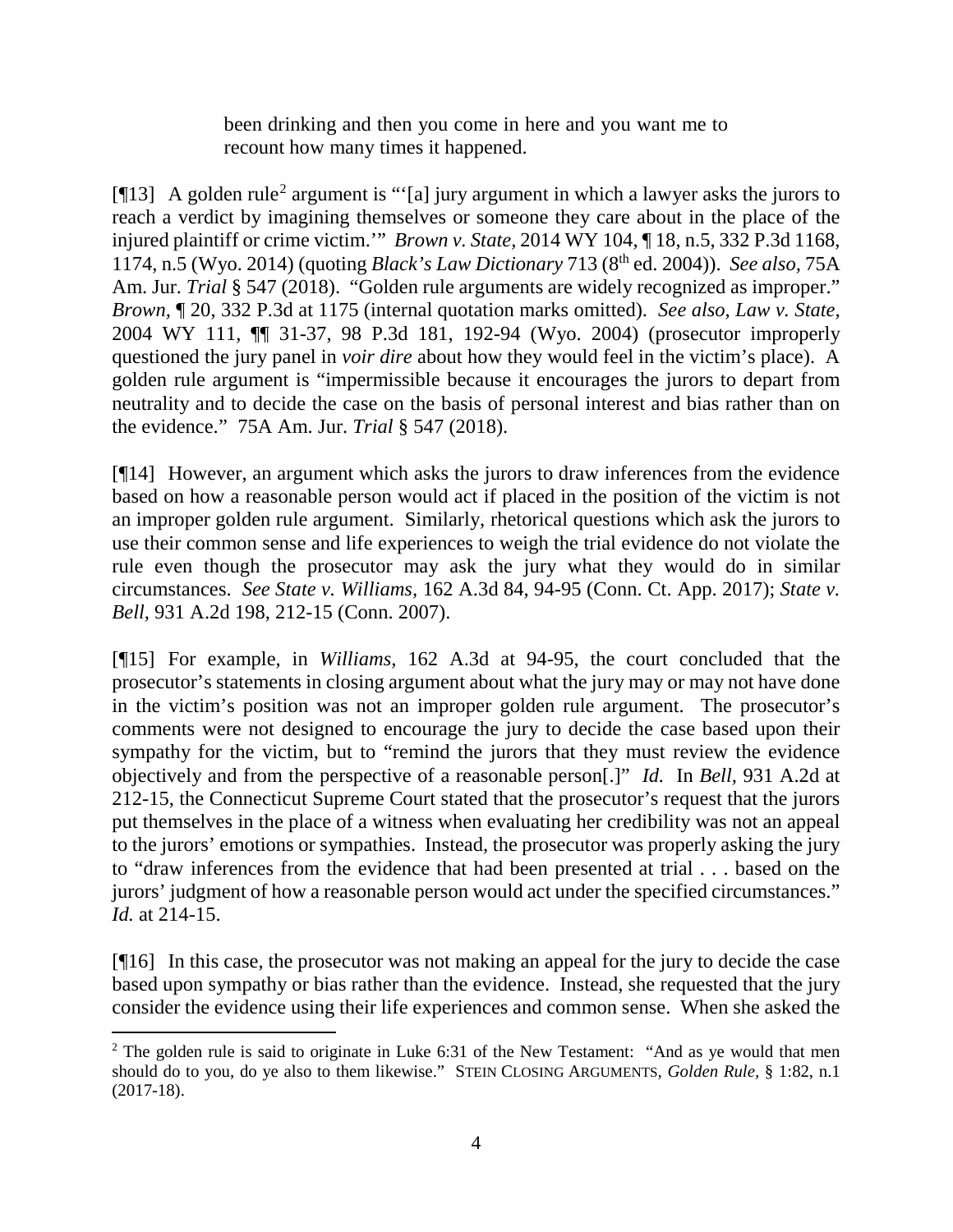jurors whether they would remember the number of times they had been slapped, she was requesting that they look at the evidence through the lens of their ordinary affairs. In other words, the prosecutor was simply making the point that it is human nature not to remember all of the details of a violent encounter, such as the number of slaps.

[¶17] Furthermore, part of the defense strategy was to question Ms. Oakland's credibility and the reasonableness of her actions. Defense counsel repeatedly questioned her about inconsistencies in her statements about the details of the assaults (including the number of times Mr. Buszkiewic had slapped her), why she did not try to escape sooner, why she came back to the house after she had escaped the first time, why she did not immediately seek medical treatment, and why she did not contact law enforcement in Laramie. The prosecutor's argument about the victim's inability to remember the precise number of times she was slapped was not an improper golden rule argument but, rather, a response to defense counsel's strategy. Mr. Buszkiewic has, therefore, failed to establish plain error in this regard.

[¶18] Although he does not raise a separate issue, Mr. Buszkiewic also asserts that the prosecutor wrongfully included herself with the jury by using personal pronouns when describing how the fact finder should determine credibility. For example, the prosecutor made statements like: "I ask of you, if I'm in a verbal fight, why would I run after someone down the street to go after them?"; "[i]n this particular case, you and  $I$  – and you will be the judge of the character."; and "[i]f I was trying to break down and determine who's telling the truth, you've got to lead through this as to who is believable and who is credible in this case."

[¶19] Obviously, the prosecutor's statements included personal pronouns and incorrect grammar. This Court has said it is improper for a prosecutor to "express his or her personal belief or opinion as to the truth or falsity of any testimony or evidence of the guilt of the defendant." *Carrier v. State,* 2017 WY 88, ¶ 60, 400 P.3d 358, 370 (Wyo. 2017) (discussing ABA Standards for Criminal Justice and citing *Trujillo v. State,* 2002 WY 51, ¶ 5, 44 P.3d 22, 24-25 (Wyo. 2002) and *Watkins v. State,* 2016 WY 108, ¶ 14, 383 P.3d 1080, 1083 (Wyo. 2016)). However, in evaluating whether a prosecutor actually expressed her personal beliefs or opinions to the jury, we have to consider the statements in context. *See, e.g.*, *White v. State,* 2003 WY 163, ¶¶ 28-32, 80 P.3d 642, 653-55 (Wyo. 2003); *Mazurek v. State,* 10 P.3d 531, 542 (Wyo. 2000).

[¶20] Although the prosecutor's use of personal pronouns was not ideal, *see Mintun v. State,* 966 P.2d 954, 960-61 (Wyo. 1998), when viewed in context, it is clear she was not attempting to sway the jury with her personal beliefs about the credibility of the witnesses or Mr. Buszkiewic's guilt. Rather, she was emphasizing that the jury should consider what a reasonable person would do under the same circumstances. The prosecutor made sure to emphasize to the jurors that they were the judges of the credibility of the witnesses. In one instance, she said "you and I" are judges of the witnesses' character, but she quickly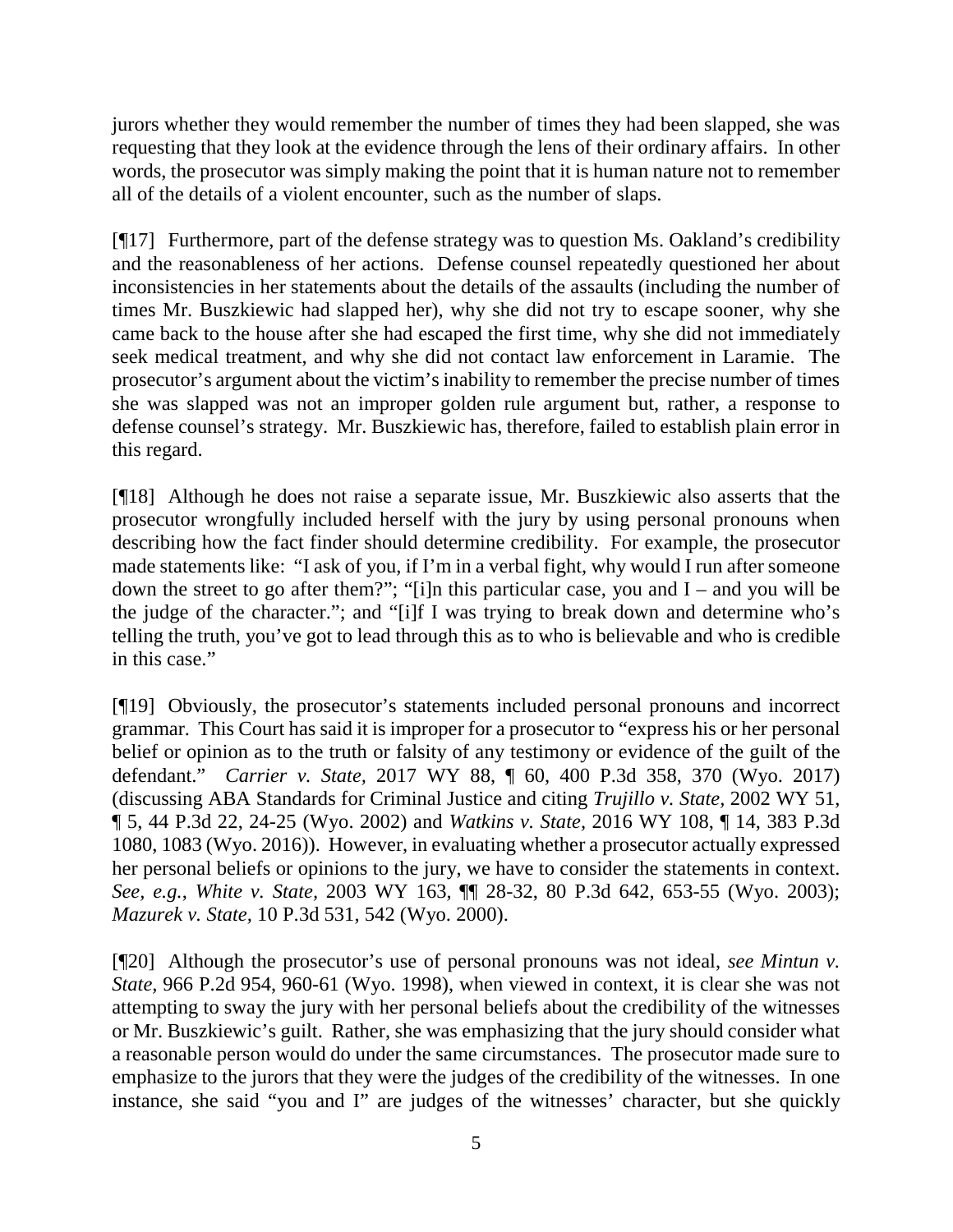corrected that statement, telling the jury that it was the judge of the witnesses' character. Furthermore, the jury instructions clearly informed the jurors that they were "the exclusive judges of the facts and of the effect and value of the evidence" and they must not regard any statement by counsel as evidence. When viewed in context, the prosecutor's statement did not violate the rule against inserting her personal beliefs into the trial evidence.

## *Reference to Ms. Oakland as "the victim"*

[¶21] Mr. Buszkiewic asserts that, by referring to Ms. Oakland as the victim, the prosecutor violated his right to be presumed innocent. The record clearly shows that the prosecutor, at times, referred to Ms. Oakland as the victim. Because we are reviewing this claim for plain error, we must determine whether the prosecutor's references to the "victim" violated a clear and unequivocal rule of law. This requirement recognizes that the trial judge should interject himself into the argument to stop or prevent a certain violation of a clear rule even when no attorney objects at trial. Given there was no objection to the prosecutor's use of the term victim, reversal is required only if there was a clear and unequivocal rule of law prohibiting use of that term in the manner it was used here. Although there is a clear and unequivocal rule of law that a defendant is presumed to be innocent, *see, e.g*., *Watts*, ¶ 11, 370 P.3d at 107, it does not follow that any trial judge or attorney would or should know that a prosecutor's reference to the complaining witness as the "victim" constitutes a violation of the presumption of innocence. It is incumbent on Mr. Buszkiewic to demonstrate that a clear rule prohibiting use of the term "victim" exists or that use of the term clearly and unequivocally violates the principle that the defendant is presumed to be innocent. Mr. Buszkiewic fails to do either.

[¶22] Mr. Buszkiewic does not direct us to any precedent unequivocally (or otherwise) holding it is improper for the prosecutor to refer to the complaining witness as the victim of a crime. We touched on the issue in *Sanchez v. State,* 2011 WY 77, ¶¶ 24-27, 253 P.3d 136, 143-44 (Wyo. 2011). In *Sanchez,* the district court made the following statement during *voir dire*: "The victim is [AI]." *Id.,* ¶ 25, 253 P.3d at 144 (emphasis omitted). Performing a plain error review, we were not convinced that any error occurred when the district court referred to the complaining witness as the victim. "[I]t is clear the district court was simply describing the alleged roles of the major identified players in the case[.]" The district court did not tell the potential jurors that, "as a matter of law, it had to consider AI to be a victim[.]" *Id.,* ¶ 26, 253 P.3d at 144.

[¶23] The same is true here. The prosecutor was simply referring to Ms. Oakland's role in the criminal proceedings – she was alleged to be the victim of two strangulations by Mr. Buszkiewic. The district court and the prosecutor made it very clear through the jury instructions and argument that it was the jury's role to determine whether Mr. Buszkiewic had committed the alleged crimes against Ms. Oakland. The jury was also informed that Mr. Buszkiewic was presumed to be innocent, the State had the burden of proving all the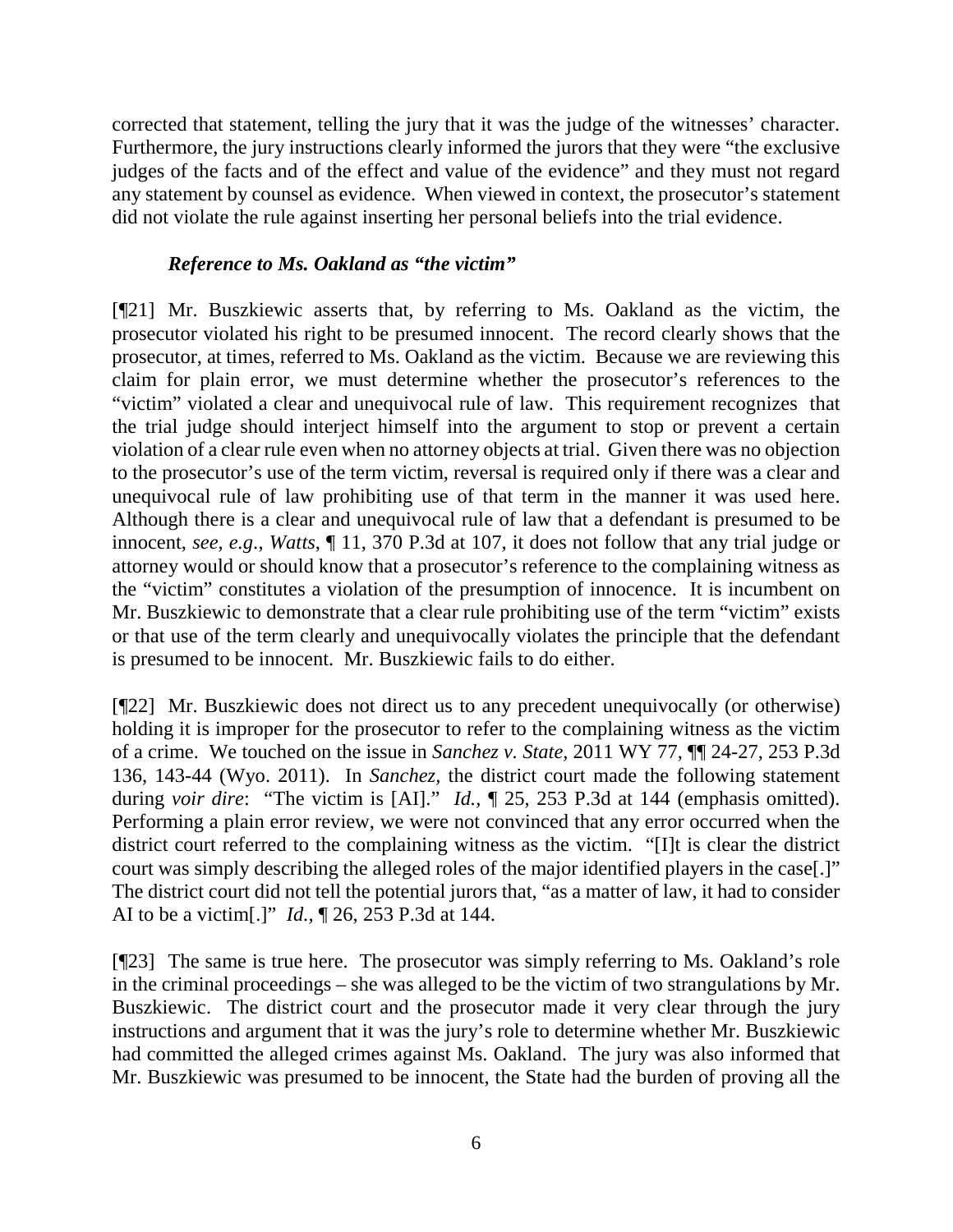elements of the charges beyond a reasonable doubt, and statements of counsel were not evidence.

[¶24] Mr. Buszkiewic cites an article from the National Crime Victim Law Institute – M. Garvin and S. LeClair, NCVLI NEWS, *Use of the Term "Victim" in Criminal Proceedings*   $(11<sup>th</sup>$  ed. 2009, updated 2014), [https://law.lclark.edu/live/files/21940-use-of-the-term](https://law.lclark.edu/live/files/21940-use-of-the-term-victim-in-crim-proc11th-edpdf)[victim-in-crim-proc11th-edpdf](https://law.lclark.edu/live/files/21940-use-of-the-term-victim-in-crim-proc11th-edpdf) as support for his contention that it was error for the prosecution to use the term victim. A careful reading of that article shows that the authors actually agree with using the term "victim" to describe the complaining witness in a criminal case. Their review of the caselaw also confirms that courts do not routinely find error based upon the prosecution's use of the term "victim," even when there is a question as to whether a crime was committed:

2. Prosecution's use of the term "victim."

Generally, a prosecutor may not express his or her personal opinion on a defendant's guilt. Defendants often object to a prosecutor's use of the term "victim", arguing that it reflects the government's belief that the defendant is guilty. Specifically, they argue that the jury will give special weight to this opinion based on the prestige of the prosecutor and the fact-finding facilities available to the office. However, courts have rejected this argument based on jurors' knowledge of the criminal justice system and the role of prosecutors in the criminal trial. Any reference by the prosecutor to a victim will be viewed as merely part of the state's contention that, based on the state's evidence, the complainant was a victim of the alleged crimes. For these reasons, courts have concluded that it is not reasonably likely that a jury would interpret the prosecutor's use of the term to reflect a personal belief in a defendant's guilt. Even courts that have found that the prosecutor's use of the term "victim" was in error have concluded that a standard jury instruction – that the comments of prosecutor are not evidence and should be disregarded – will remove any prejudice that may arise.

*Id.* at 3 (footnotes and citations omitted). *See also*, *Weatherly v. State,* 283 S.W.3d 481, 486 (Tex. Ct. App. 2009) (stating that the prosecutor's use of the word "victim" would not "generally be understood as anything other than the contention of the prosecution"). Mr. Buszkiewic has failed to identify a clear and unequivocal rule of law prohibiting the State's use of the term "victim." Consequently, he cannot show the district court committed plain error by allowing the prosecutor to use the term.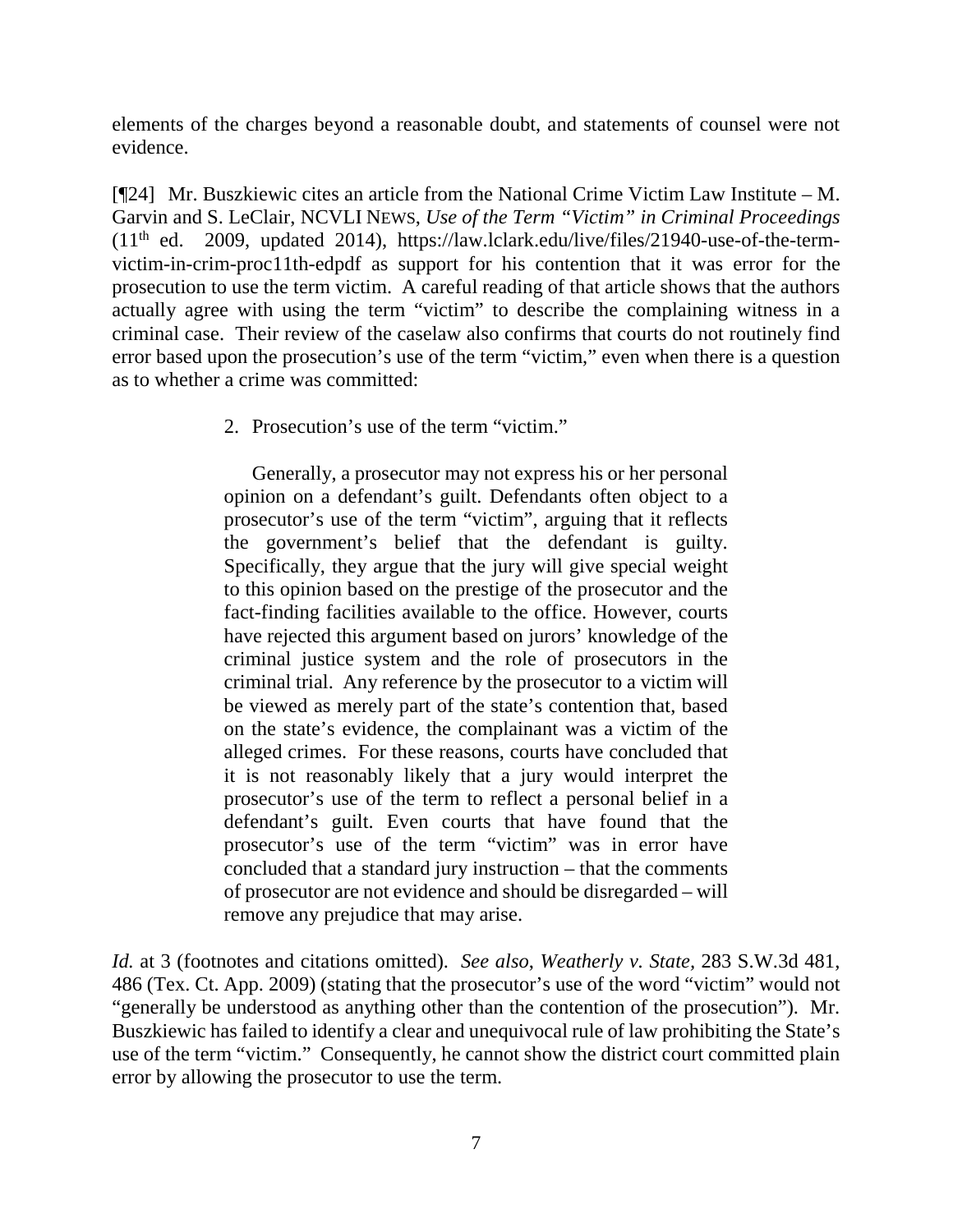## *Calling the Defense Theory "Victim Blaming"*

[¶25] Mr. Buszkiewic claims the prosecutor committed misconduct by referring to the defense strategy as "victim blaming." Mr. Buszkiewic points to several instances in closing argument where the prosecutor referenced blaming the victim:

1) At the beginning of closing argument, the prosecutor stated:

Throughout the questioning of witnesses in this trial and as the introduction of the evidence, **there's been a lot of blaming o[f] the victim in this case.** And this case is about the Defendant's actions and what he did on April 30th.

It appears from counsel for the Defendant that there is a presumption that because we can't understand how the victim acted on that day and didn't do what we think would be reasonable, therefore, this victim's not telling the truth and she's not credible. However, I would submit to you that right now, **let's focus for a moment on the Defendant's actions and then we'll get to the blaming of this victim for why she didn't do what we somehow believe she should have done in this case.** (emphasis added).

2) Later in closing argument, the prosecutor reviewed a number of questions the defense asked Ms. Oakland on cross examination which suggested that she did not act reasonably in response to being physically assaulted by Mr. Buszkiewic. The prosecutor stated:

> We sat here and we heard Sarah, the victim, testify time after time a question asked of her: Why didn't you leave? Why did you keep talking to the Defendant? Why didn't you return to the Pierce [Street]? Why did you walk into the house and grab your clothes? What option did you leave? Why not go to the cops? Why didn't you tell [the neighbor] what he [Mr. Buszkiewic] had done and strangled you? Why didn't you tell the people what happened?

**This is called victim blaming. Think about it. What the defense is doing is trying to move this case away from the Defendant's actions and move it to the victim as to why she didn't act a certain way**[.] (emphasis added).

3) The prosecutor discussed the evidence of Ms. Oakland's and Mr.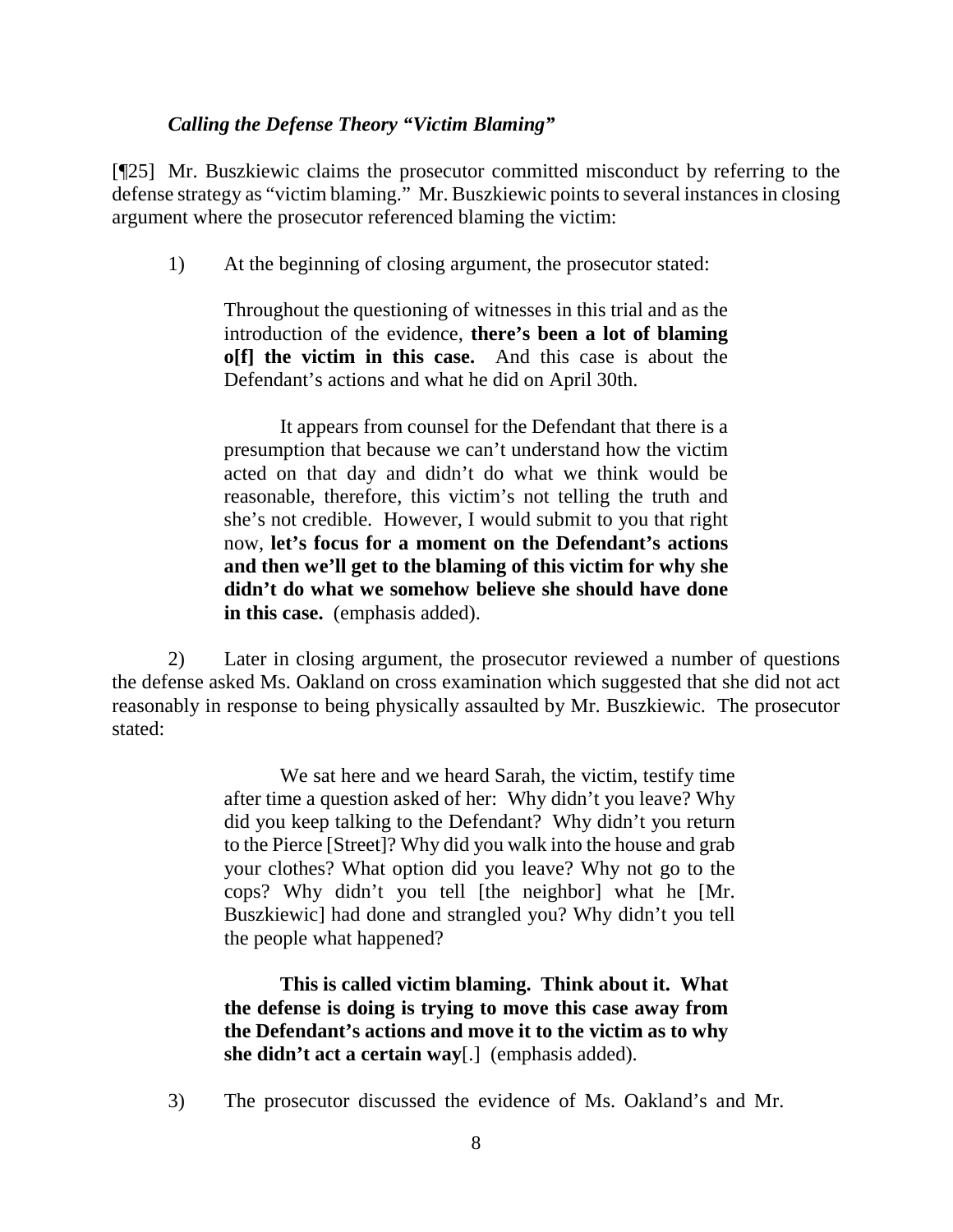Buszkiewic's injuries and a police officer's testimony about how the evidence established that Mr. Buszkiewic was the primary aggressor in the conflict. The prosecutor stated:

> Where you have the photographs, the photographs of the Defendant which were taken that same day after the incident and you have the injuries of Sarah. Look at those photographs. Look at those injuries. Go back to the primary aggressor.

> As you heard testimony from Officer McAlmond, that's what you determined as to who was the primary aggressor. You look to offensive wounds and defensive wounds. This is somebody who's being struck and somebody who is being  $-$  that  $-$  you're defending and the wounds that you're trying to defend someone off of you. You heard what Officer McAlmond said and your best memory of what he said. **Those are the Defendant's actions, not the victim, and how we've turned this to the victim in blaming the victim.** (emphasis added).

Mr. Buszkiewic claims that, in these statements, the prosecutor tried to inflame the jury against him by improperly inserting her personal opinion that Ms. Oakland was a victim and the defense was unfairly blaming her. He asserts the phrase "victim blaming" has negative connotations and is commonly used by news media.

[¶26] Often, "victim blaming" is a phrase used when "people blame someone for getting themselves hurt or into a bad situation." [www.urbandictionary.com.](http://www.urbandictionary.com/) As Mr. Buszkiewic points out, the phrase is used in the news media with negative connotations. *See, e.g.*, M. Schroeder, *The Psychological Impact of Victim Blaming and How to Stop It, U.S.* NEWS & WORLD REPORT (Apr. 19, 2016), [https://health.usnews.com/wellness/articles/2016-04-](https://health.usnews.com/wellness/articles/2016-04-19/the-psychological-impact-of-victim-blaming-and-how-to-stop-it) [19/the-psychological-impact-of-victim-blaming-and-how-to-stop-it](https://health.usnews.com/wellness/articles/2016-04-19/the-psychological-impact-of-victim-blaming-and-how-to-stop-it) and V. Junkin, *Victimized Twice: Accuser Blamed in Rape Case,* USA TODAY (May 10, 2014), [https://www.usatoday.com/story/news/nation/2014/05/10/victimized-twice-accuser](https://www.usatoday.com/story/news/nation/2014/05/10/victimized-twice-accuser-%20blamed-in-rape-case/8955585/)[blamed-in-rape-case/8955585/.](https://www.usatoday.com/story/news/nation/2014/05/10/victimized-twice-accuser-%20blamed-in-rape-case/8955585/) However, in this case, the prosecutor clearly explained to the jury what she meant when she used the term "victim blaming." The prosecutor did not use this term in an inflammatory sense and did not intimate that the defendant blamed the victim for "getting [herself] hurt." Rather, the state used the term to address the defense's focus on the actions of the alleged victim, questioning why she did or did not take certain actions.

[¶27] This Court has said that "[a]rguments which are calculated to appeal to the jury's prejudice or passion are improper because they pose a risk that the accused may be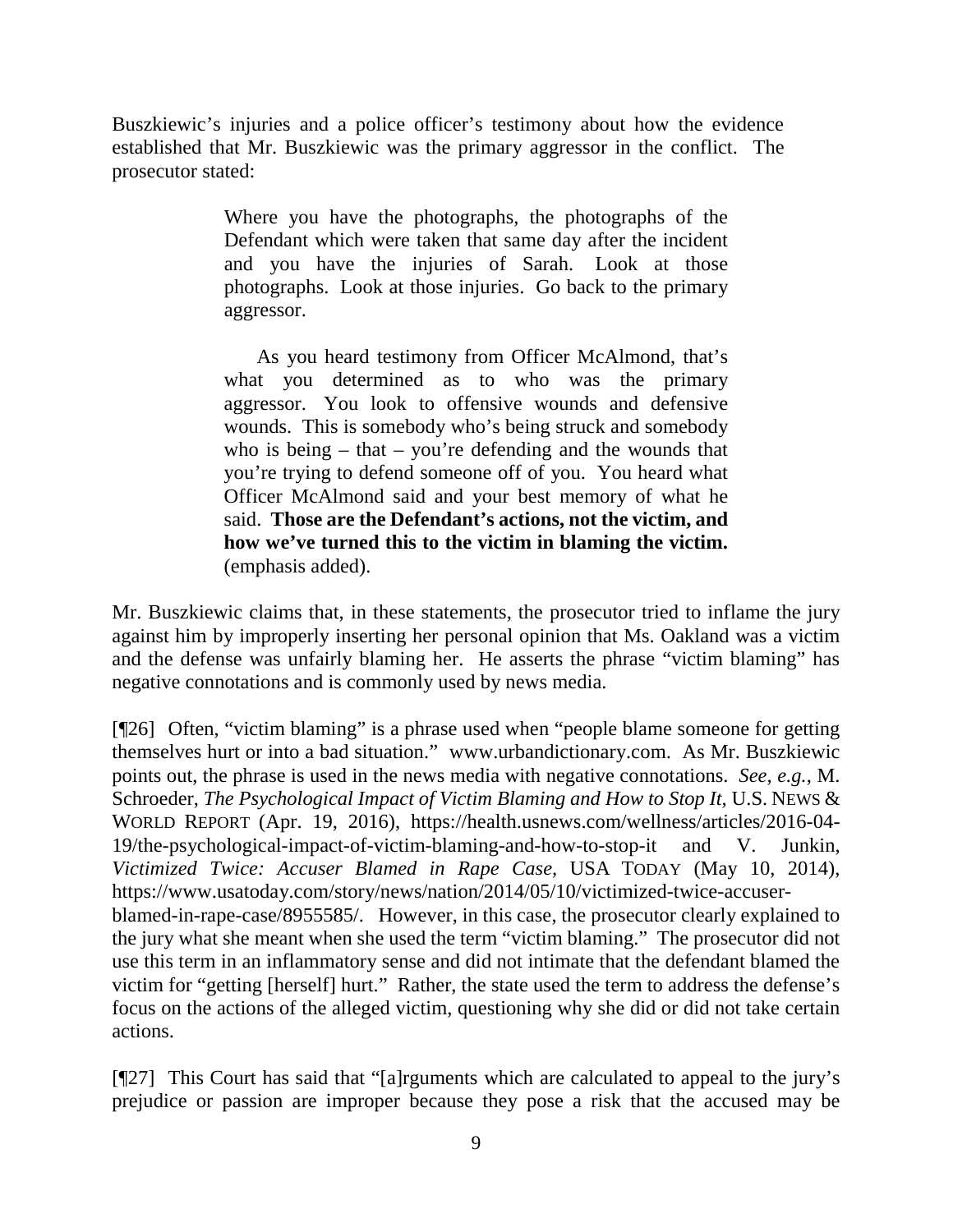convicted for reasons wholly irrelevant to his guilt or innocence." *Strange v. State,* 2008 WY 132, ¶ 6, 195 P.3d 1041, 1044 (Wyo. 2008) (quoting *Burton v. State,* [2002 WY 71, ¶](http://www.westlaw.com/Link/Document/FullText?findType=Y&serNum=2002300392&pubNum=4645&originatingDoc=I7454c65cb0cd11ddb5cbad29a280d47c&refType=RP&fi=co_pp_sp_4645_314&originationContext=document&vr=3.0&rs=cblt1.0&transitionType=DocumentItem&contextData=(sc.Search)#co_pp_sp_4645_314)  [15, 46 P.3d 309, 314](http://www.westlaw.com/Link/Document/FullText?findType=Y&serNum=2002300392&pubNum=4645&originatingDoc=I7454c65cb0cd11ddb5cbad29a280d47c&refType=RP&fi=co_pp_sp_4645_314&originationContext=document&vr=3.0&rs=cblt1.0&transitionType=DocumentItem&contextData=(sc.Search)#co_pp_sp_4645_314) (Wyo. 2002)). *See also*, *Hill v. State,* 2016 WY 27, ¶ 45, 371 P.3d 553, 565 (Wyo. 2016). However, "'[i]n presenting closing argument, the prosecutor is entitled to reflect upon the evidence and to draw reasonable inferences from that evidence in order to assist the jury in its function.'" *Hamilton,* ¶ 14, 396 P.3d at 1014 (quoting *English v. State*[, 982 P.2d 139, 148 \(Wyo. 1999\)\)](http://www.westlaw.com/Link/Document/FullText?findType=Y&serNum=1999129672&pubNum=0000661&originatingDoc=I1ea0b220523d11e7bb97edaf3db64019&refType=RP&fi=co_pp_sp_661_148&originationContext=document&vr=3.0&rs=cblt1.0&transitionType=DocumentItem&contextData=(sc.Search)#co_pp_sp_661_148).

[¶28] The prosecutor in this case explained throughout her argument that she was addressing defense counsel's repeated questioning of Ms. Oakland about her behavior. As we explained in ¶ 17 above, the record amply demonstrates that one of defense counsel's strategies was to undermine Ms. Oakland's credibility by portraying her actions as unreasonable or her testimony as unbelievable. The prosecutor, while perhaps ill-advised in using a term that often has inflammatory connotation, simply tried to persuade the jurors that their focus should be on Mr. Buszkiewic's actions. In doing so, she related her argument to the charged offenses and the evidence produced at trial. When viewed in its entirety, the prosecutor's argument was not designed to inflame the passions or prejudice of the jury or to encourage it to decide the case on anything other than the evidence presented at trial. Furthermore, when viewed in context, the prosecutor's "victim blaming" terminology focused specifically on evidence, and directed the jury to consider that evidence. Even if the term often has an inflammatory connotation, in this case the jury was not misdirected away from the evidence, and was not encouraged to decide the case based on passion. Mr. Buszkiewic has not shown that the district court committed plain error by failing to stop the prosecution from referring to the defense strategy as "victim blaming."

## *Comments on Defendant's Silence*

[¶29] Mr. Buszkiewic asserts that the prosecutor committed misconduct by alluding in her closing argument to what he did not tell the officers. He claims this argument violated his right to remain silent under the United States and Wyoming constitutions and improperly shifted the burden of proof to the defense. U.S. Const. amend V; Wyo. Const. art. 1, § 11. The statements that Mr. Buszkiewic asserts offended the constitutional provisions were:

> [THE PROSECUTOR]: We weren't there. However, she [Ms. Oakland] was there, and this is what she came in here to tell this story and stood up to what was being asked of her each time as to why she didn't do something. Why didn't the Defendant leave? Why didn't he walk out? Did anybody ask that? Why didn't he tell that officer – you'll hear the tape. Why didn't he tell the officer what happened? Why did he say he just had a verbal --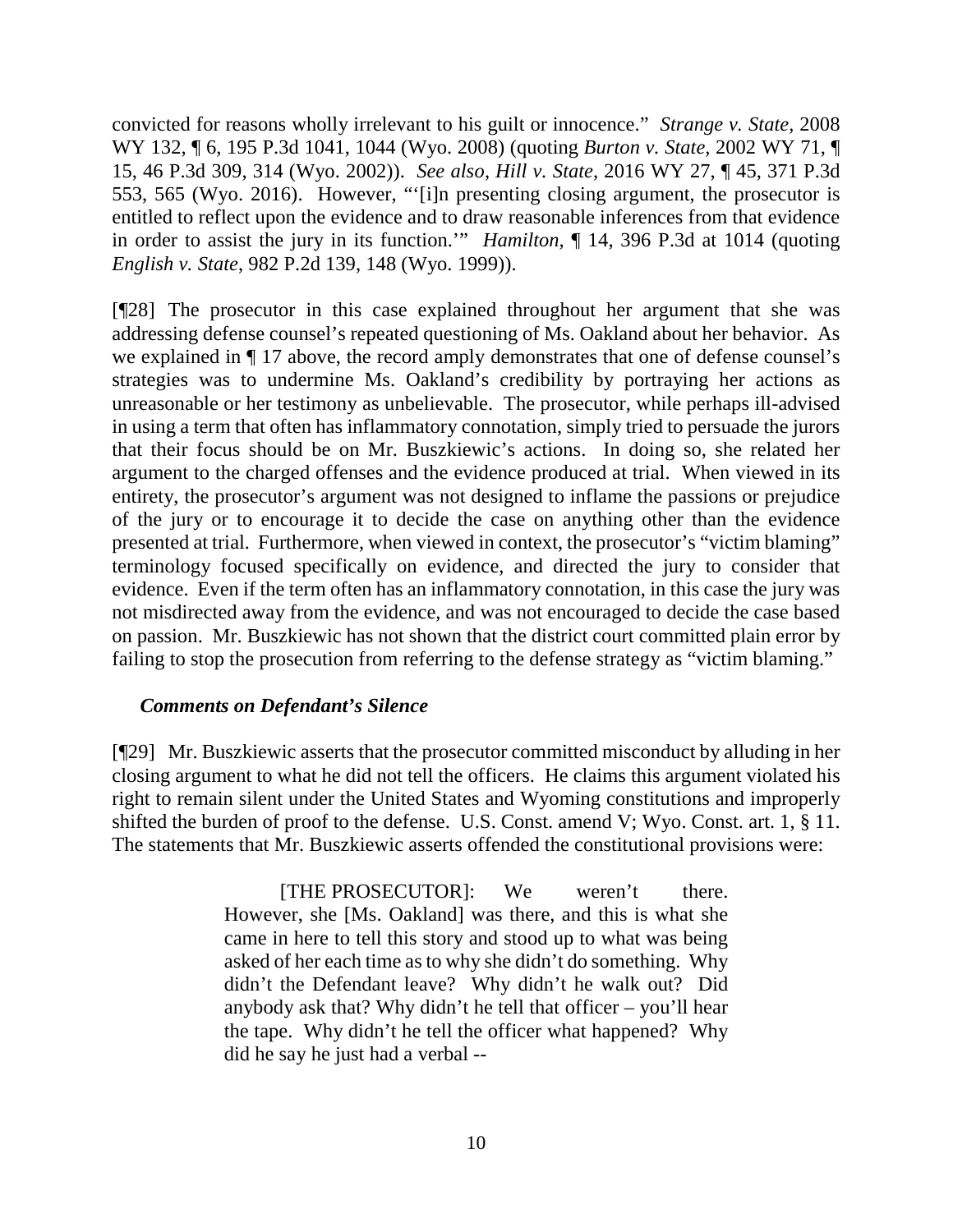#### [DEFENSE COUNSEL]: Objection, Your Honor. I think that's going beyond the scope.

THE COURT: Sustained.

[¶30] Before we address the merits of this issue, we need to discuss the standard of review in a little more detail. Mr. Buszkiewic asserts that we should apply the harmless error standard of review because he objected below. Defense counsel objected to the prosecutor's statement as "going beyond the scope." The objection was sustained, but defense counsel did not ask that any particular statement be stricken from the record.

[¶31] Wyoming Rule of Evidence 103 provides in pertinent part as follows:

(a) *Effect of Erroneous Ruling.* – Error may not be predicated upon a ruling which admits or excludes evidence unless a substantial right of the party is affected, and

(1) Objection – In case the ruling is one admitting evidence, a timely objection or motion to strike appears of record, stating the specific ground of objection, if the specific ground was not apparent from the context[.]

In *Leach v. State,* 2013 WY 139, ¶ 30, 312 P.3d 795, 801 (Wyo. 2013), we explained that Rule 103

> describes three of the most important tools in the trial lawyer's toolbox: the objection, the motion to strike, and the offer of proof. As Mueller and Kirkpatrick explain in their treatise:

> In appropriate cases, a motion to strike is as essential under [Fed.R.Evid. 103](http://www.westlaw.com/Link/Document/FullText?findType=L&pubNum=1000607&cite=USFRER103&originatingDoc=Ib375eccd497811e38912df21cb42a557&refType=LQ&originationContext=document&vr=3.0&rs=cblt1.0&transitionType=DocumentItem&contextData=(sc.Search)) as an objection in preserving rights to argue error in admitting evidence. In substance, a motion to strike is a delayed objection. A party is not always entitled to a delay, but can make a motion to strike if the court admits evidence provisionally or conditionally and if it later appears that it should not come in, or if the evidence comes in so quickly that there was not time for an advance objection. In such cases the adverse party must move to strike or lose the objection.

1 Mueller & Kirkpatrick, *supra,* § 1:6 (footnotes omitted).

[¶32] In the case at bar, defense counsel objected that the prosecutor's statement was "beyond the scope." The objection was actually sustained; consequently, Mr. Buszkiewic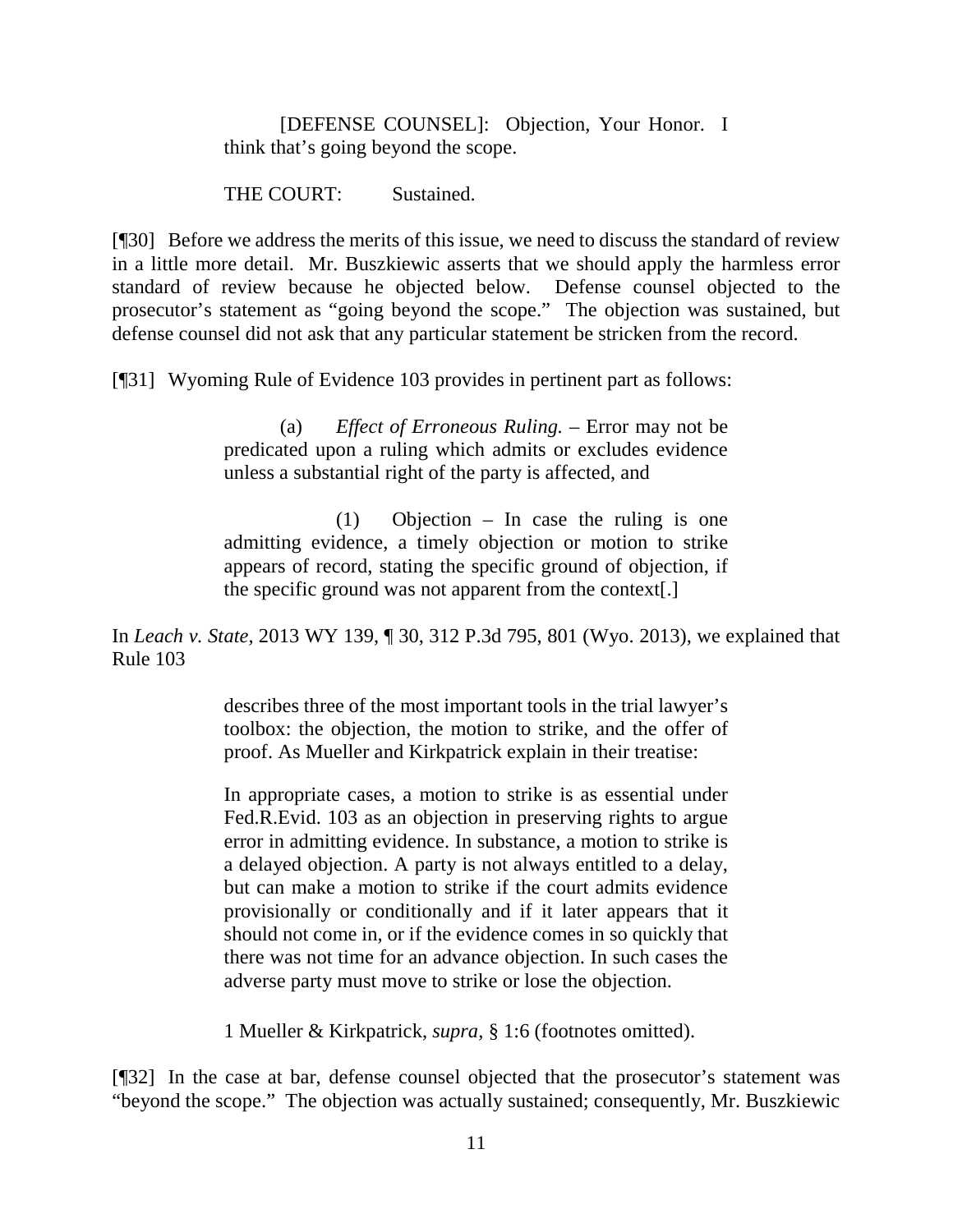cannot say the district court committed error in that regard. Defense counsel did not ask that any particular offending statement be stricken from the record, so the jury was not advised about what statement or statements they should not consider. We are, likewise, unsure of what statement or statements defense counsel and/or the district court found objectionable as "beyond the scope."

[¶33] In any event, Mr. Buszkiewic's objection at trial was not the same as the error he claims on appeal. He made no objection that the prosecutor's statements infringed upon his right to remain silent. Without a proper objection, the district court did not have an opportunity to address and, if appropriate, correct the error. "Where 'the objection was not originally made on the ground now urged, the argument is without force. . . . The objector should lay his finger on the particular point intended to be raised so that the trial court will have notice and an opportunity to cure the alleged error.'" *Sanderson v. State,* 2007 WY 127, ¶ 13, 165 P.3d 83, 88 (Wyo. 2007) (quoting *Valerio v. State*[, 429 P.2d 317, 319 \(Wyo.](http://www.westlaw.com/Link/Document/FullText?findType=Y&serNum=1967127768&pubNum=0000661&originatingDoc=I9ab8f1b6442611dc8200d0063168b01f&refType=RP&fi=co_pp_sp_661_319&originationContext=document&vr=3.0&rs=cblt1.0&transitionType=DocumentItem&contextData=(sc.Search)#co_pp_sp_661_319)  [1967\),](http://www.westlaw.com/Link/Document/FullText?findType=Y&serNum=1967127768&pubNum=0000661&originatingDoc=I9ab8f1b6442611dc8200d0063168b01f&refType=RP&fi=co_pp_sp_661_319&originationContext=document&vr=3.0&rs=cblt1.0&transitionType=DocumentItem&contextData=(sc.Search)#co_pp_sp_661_319) which quoted *Murdock v. State,* [351 P.2d 674, 679 \(Wyo. 1960\)\)](http://www.westlaw.com/Link/Document/FullText?findType=Y&serNum=1960129436&pubNum=0000661&originatingDoc=I9ab8f1b6442611dc8200d0063168b01f&refType=RP&fi=co_pp_sp_661_679&originationContext=document&vr=3.0&rs=cblt1.0&transitionType=DocumentItem&contextData=(sc.Search)#co_pp_sp_661_679). Given Mr. Buszkiewic failed to preserve his claim of error, our review is limited to a search for plain error. *Sanderson,* ¶ 16, 165 P.3d at 89*.*

[¶34] The record clearly shows the prosecutor's argument that Mr. Buszkiewic did not make certain statements to the authorities, satisfying the first part of the plain error test. We, therefore, turn to the second part of the plain error test – whether the district court violated a clear and unequivocal rule of law by allowing the prosecutor's statements.

[¶35] The State has the burden of proving all the elements of the charged crime and may not shift that burden to the defendant. *See Hamilton,* ¶ 16, 396 P.3d at 1015; *Harris v. State,* 2008 WY 23, ¶ 17, 177 P.3d 1166, 1171 (Wyo. 2008). In meeting that burden, the State cannot compel a criminal defendant to be a witness against himself. U.S. Const. amend V; Wyo. Const. art. 1, § 11. A criminal defendant, therefore, has the right to remain silent when questioned by officers and cannot be compelled to testify against himself. *Cazier v. State,* 2006 WY 153, ¶ 13, 148 P.3d 23, 28 (Wyo. 2006).

[¶36] When a defendant refuses to speak to authorities, the prosecutor may not refer to his silence to infer that he is guilty. *Collins v. State,* 2015 WY 92, ¶¶ 28-29, 354 P.3d 55, 62- 63 (Wyo. 2015) (discussing *Tortolito v. State,* 901 P.2d 387, 391 (Wyo. 1995) and *Spinner v. State,* 2003 WY 106, ¶¶ 14-15, 17, 75 P.3d 1016, 1021-23 (Wyo. 2003)). However, when a defendant makes a statement to law enforcement and that statement is admitted into evidence at trial, the prosecutor may comment upon the contents of the defendant's statement. *Carothers v. State,* 2008 WY 58, ¶ 16, 185 P.3d 1, 12 (Wyo. 2008). Consequently, we must consider the context of the prosecutor's statements when evaluating whether the defendant's right to silence was violated. *Collins,* ¶ 24, 354 P.3d at 61; *Cazier*, ¶ 13, 148 P.3d at 28-29.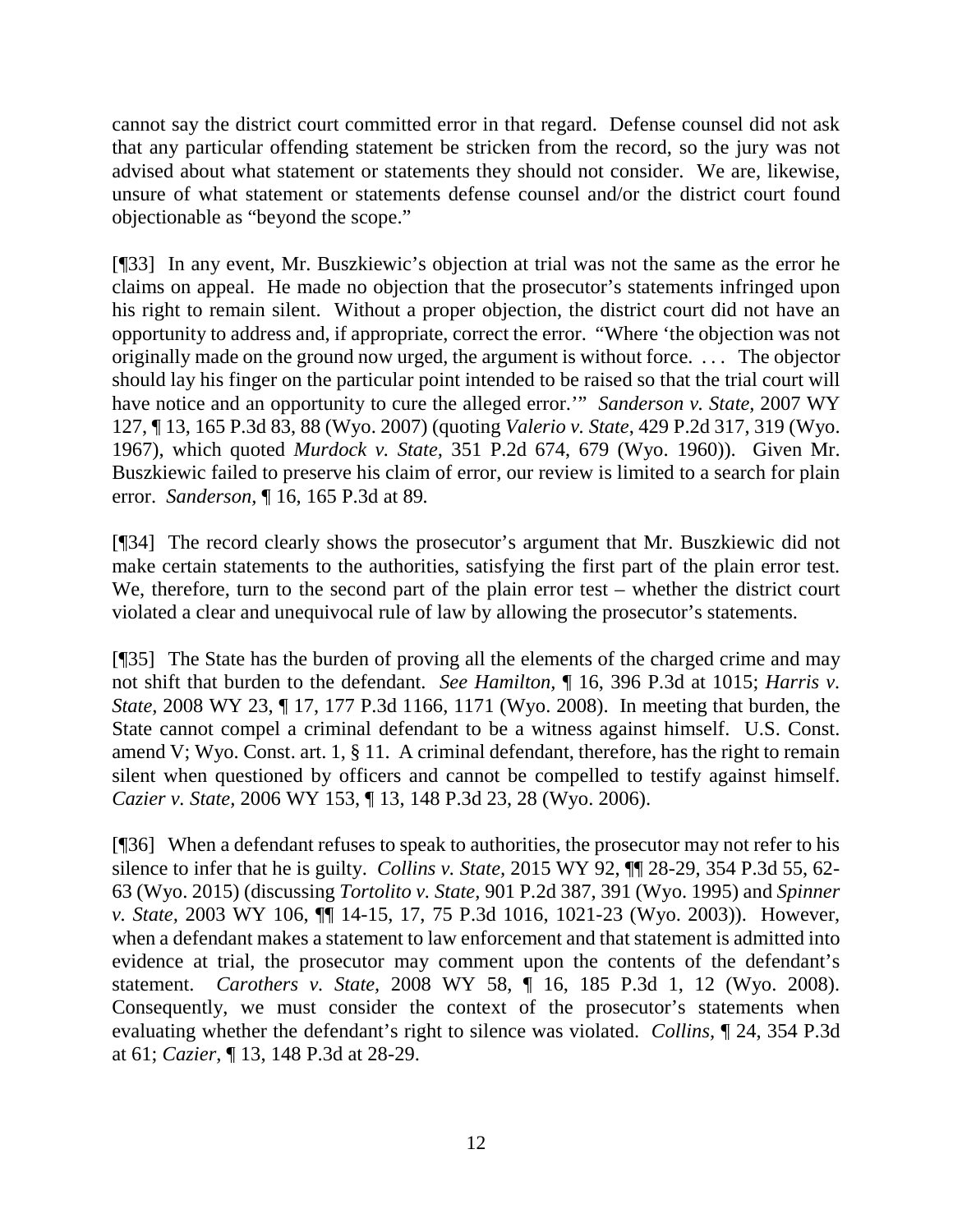[¶37] The context of the prosecutor's statement about why Mr. Buszkiewic did not "tell the officer what happened" shows the prosecutor was simply reviewing the two statements Mr. Buszkiewic made to law enforcement. During his first encounter with the police on the morning of April 30, 2016, Mr. Buszkiewic said his argument with Ms. Oakland was only verbal. He specifically denied the argument had "turned physical." In Mr. Buszkiewic's second statement to police, which he made when he was arrested, he admitted he had "retaliated" physically after she hit him. The full context of the prosecutor's discussion during closing argument of Mr. Buszkiewic's inconsistent statements was:

> Why didn't the Defendant leave? Why didn't he walk out? Did anybody ask that? Why didn't he tell that officer – you'll hear the tape. Why didn't he tell the officer what happened? Why did he say he just had a verbal --

[Objection of "beyond the scope" sustained]

Why didn't he – why did he tell the officer that she was from North Dakota. Listen to the tape. Why didn't all this come out? So then he gets interviewed again and this time we hear on the tape . . . the second time when he came back after learning of the injuries and that [Ms. Oakland] had went [sic] to Sheridan, as I said in opening and as the tape said. Listen to that tape again, what the Defendant said. The Defendant, again, he indicated in the second tape – and  $I - don't$  take my words; listen to the tapes of what he said. And he said in his own words, yeah, we had a physical [sic]. She hit me – okay – and I retaliated.

[¶38] When considered in context, the prosecutor's rhetorical question to the jury about why Mr. Buszkiewic did not tell the officers what happened was meant to emphasize Mr. Buszkiewic's inconsistent statements to the police about whether his fight with Ms. Oakland had involved physical violence. The prosecutor was simply arguing the facts that were in evidence. *See Carothers, supra*. Mr. Buszkiewic's claim that the prosecutor improperly commented on Mr. Buszkiewic's Fifth Amendment rights is entirely spurious.

[¶39] Additionally, the State did not attempt to shift the burden to Mr. Buszkiewic. In fact, the prosecutor said in *voir dire* that the State had the burden of proof, and the district court instructed the jury that "[t]he law never imposes upon a defendant in a criminal case the burden or duty of calling any witnesses or producing any evidence on the question of . . . guilt or innocence." Mr. Buszkiewic, therefore, has not demonstrated that the district court violated a clear and unequivocal rule of law.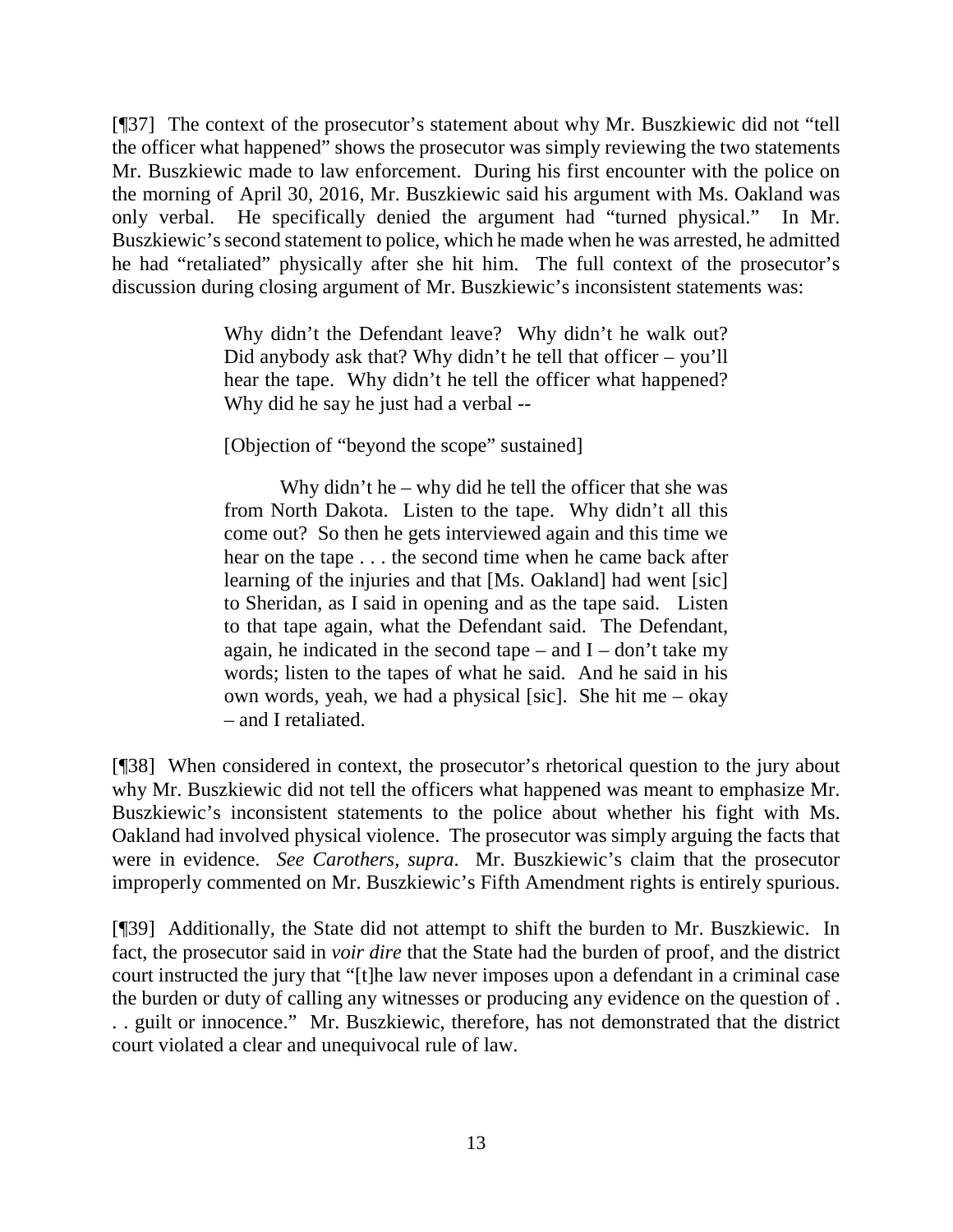[¶40] Although not set out as a separate issue, Mr. Buszkiewic also maintains that the prosecutor committed misconduct by arguing that Ms. Oakland "stood up to what was being asked of her." He claims this statement inferred Ms. Oakland should be believed and it "presupposes that the questioning of the witness by the defense [was] improper." We could refuse to consider this issue because Mr. Buszkiewic does not cite any pertinent authority to support his argument. *See, e.g.*, *Blevins,* ¶ 22, 393 P.3d at 1254 (Wyo. 2017); *Willey v. Willey,* 2016 WY 116, ¶ 30, 385 P.3d 290, 299-300 (Wyo. 2016) (this Court may refuse to consider an issue not supported by cogent argument or citation to pertinent authority).

[¶41] Nevertheless, we can easily dispose of this argument for the same reasons discussed above – the context of the prosecutor's statement shows that she was discussing the evidence produced at trial. Of course, a prosecutor cannot personally vouch for the credibility of a witness. *Hill,* ¶ 53, 371 P.3d at 567 (citing *Fennell v. State,* 2015 WY 67, ¶ 31, 350 P.3d 710, 722 (Wyo. 2015)). However, a prosecutor may review the evidence admitted at trial and suggest to the jury inferences based on that evidence. *Hill,* ¶ 55, 371 P.3d at 567 (citing *Browder v. State,* 639 P.2d 889, 893 (Wyo. 1982)).

[¶42] The prosecutor's statement that Ms. Oakland "stood up to what was being asked of her" addressed Ms. Oakland's responses to defense counsel's cross-examination about why she did not take certain actions during and after Mr. Buszkiewic's physical assault of her. It was a reasonable inference based upon the evidence presented at trial. It was similar to the prosecutor's statement we approved of in *Hill.* In that case, the prosecutor stated that one of the witnesses "felt threatened for her family. She explained that threat on the stand very well." *Hill,* ¶ 52, 371 P.3d at 567. The appellant claimed the prosecutor impermissibly vouched for the credibility of the witness when he made that statement in closing argument. We ruled the statement was a proper response to defense counsel's suggestion that the witness's failure to tell the 911 operator that her family had been threatened by the defendant meant that she did not feel threatened. *Id.,* ¶¶ 54-55, 371 P.3d at 567. Similarly, the district court in the case at bar did not violate a clear and unequivocal rule of law by allowing the prosecutor to argue that Ms. Oakland "stood up to" defense counsel's questions about why she did not take certain actions.

## *Cumulative Error*

[¶43] Mr. Buszkiewic asserts that, even if no single error was sufficient to establish prejudice, the cumulative effect of the prosecutor's misconduct deprived him of a fair trial. "'The purpose of evaluating for cumulative error is to address whether the cumulative effect of two or more individually harmless errors has the potential to prejudice the defendant to the same extent as a single reversible error.'" *Sweet v. State,* [2010 WY 87, ¶](http://www.westlaw.com/Link/Document/FullText?findType=Y&serNum=2022398512&pubNum=0004645&originatingDoc=I93c0e074d4d111e1b343c837631e1747&refType=RP&fi=co_pp_sp_4645_1207&originationContext=document&vr=3.0&rs=cblt1.0&transitionType=DocumentItem&contextData=(sc.DocLink)#co_pp_sp_4645_1207)  [40, 234 P.3d 1193, 1207 \(Wyo.](http://www.westlaw.com/Link/Document/FullText?findType=Y&serNum=2022398512&pubNum=0004645&originatingDoc=I93c0e074d4d111e1b343c837631e1747&refType=RP&fi=co_pp_sp_4645_1207&originationContext=document&vr=3.0&rs=cblt1.0&transitionType=DocumentItem&contextData=(sc.DocLink)#co_pp_sp_4645_1207) 2010) (quoting *Guy v. State,* 2008 WY 56, ¶ 45, 184 P.3d 687, 701 (Wyo. 2008)). "When making this evaluation, we consider only matters that were determined to be errors, and not any matter assigned as error but determined not to be